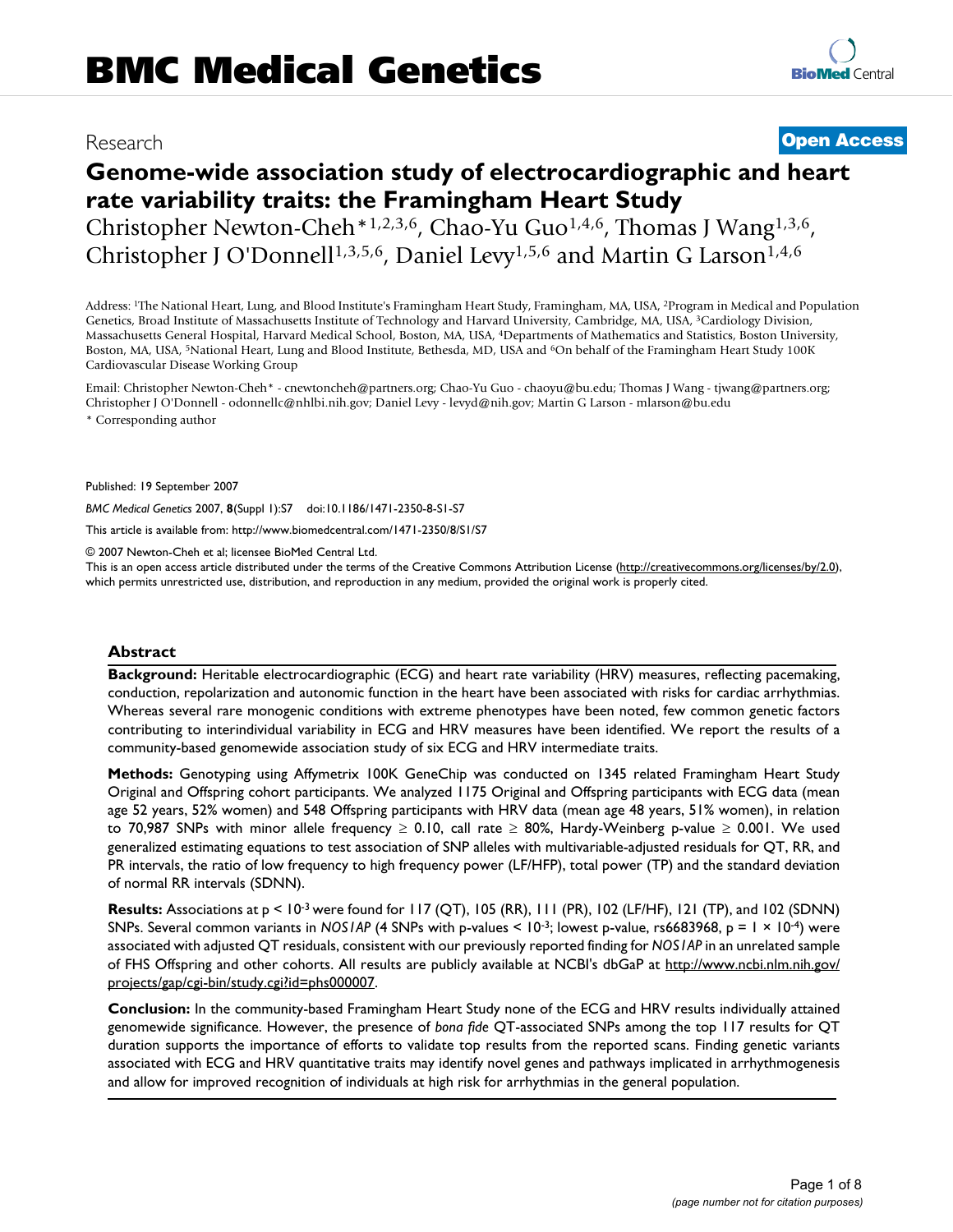# **Background**

Quantitative non-invasive measures of cardiac electrical activity recorded in electrocardiographic (ECG) and heart rate variability (HRV) studies are widely available in community-based samples and have been found to be predictive of cardiovascular events including sudden cardiac death [1-7]. Aggregation of these measures within families suggests a heritable component.

Prior studies, including our own, have reported the heritability of common indices of myocardial repolarization and HRV measures. The heritability of electrocardiographic QT interval duration, a measure of myocardial repolarization, has been reported to be approximately 35%, indicating that 35% of the variability in adjusted QT interval duration is attributable to heritable factors [8-11]. Electrocardiographic RR interval, or its inverse heart rate, has been observed to have a heritability ranging from 32– 40% in family studies [12,13] and 54–77% in twin studies [11,14,15]. Electrocardiographic PR interval has reported heritability estimated at 34% [15]. We have previously reported the heritability of HRV measures including the ratio of low frequency to high frequency power, total power and the standard deviation of normal RR intervals [16].

The heritability of ECG and HRV traits suggests there is a significant genetic component to the determination of these measures of myocardial repolarization, sinus node function, atrioventricular conduction, and autonomic function. Rare variants in ion channel genes have been implicated in rare Mendelian Long QT Syndromes. Historically, efforts to identify genetic determinants of common, complex traits have been focused on linkage or association of a small number of such biologic candidate genes with limited success and conflicting results.

Genome-wide association studies (GWAS) offer the opportunity to test a large fraction of common genetic variation using high-throughput genotyping arrays. Such studies have recently identified genes previously unrecognized to contribute to disease, including complement factor H and age-related macular degeneration [17], *INSIG2* and obesity [18], and the *IL23R* and inflammatory bowel disease [19]. To date the most convincing association with an ECG or HRV trait is that of a common variant in *NOS1AP* with QT interval variation identified through GWAS, reported by us in collaboration with others [20]. This study, using a fixed genotyping array to survey 100,000 variants, discovered a novel gene involved in myocardial repolarization and demonstrated the power of such unbiased methods to identify previously unrecognized genes or pathways involved in cardiovascular physiology. One such array, the Affymetrix 100K GeneChip has been shown to capture about 30% of common genetic variants among the European ancestry HapMap CEU sample [21]. We therefore sought to relate 70,987 common genetic variants genotyped on this array to ECG and HRV phenotypes in participants in the Framingham Heart Study as a first step toward identifying genetic variants that influence important cardiovascular traits.

# **Methods**

#### *Study sample*

The Framingham Heart Study is a cohort of predominantly European ancestry; the study sample is more fully described in the Overview Methods section [22]. ECG traits were measured between 1968 and 1975 using the entire sample of FHS Original and Offspring Cohort participants (examination cycles 11 and 1, respectively) with available measures, and free of prevalent coronary heart disease, atrial fibrillation and anti-arrhythmic medication use ( $n = 7356$ ). The heritability sample for ECG analyses comprised 1951 individuals in 355 pedigrees. HRV traits were measured between 1983 and 1987 using the entire sample of FHS Original (examination cycle 18) and Offspring Cohort participants (examination cycle 3) with available measures, and free of prevalent myocardial infarction, congestive heart failure, atrial fibrillation, diabetes, and antihypertensive or cardioactive medication use  $(n = 1966)$ . The heritability sample for HRV traits comprised 747 subjects in 307 pedigrees. The sample examined for GWAS included the subset of individuals on the FHS Related plates ( $n = 1175$  for ECG analyses,  $n = 548$  for HRV analyses). Each study participant provided written informed consent for genetic analyses and the study was approved by the Boston University Medical Center Institutional Review Board.

# *Phenotype definition*

Digital caliper measurements were made on scanned paper ECGs recorded at 25 mm/sec, with good reproducibility as previously shown [9]. QT interval duration on the ECG was taken from the onset of the QRS to the end of the T wave or the nadir between the T wave and U wave if present, as previously described [9]. The QT phenotype was defined as the averaged, standardized residuals from sex-, lead-(II,  $V_2$ ,  $V_5$ ) and cohort-specific linear regression on age and RR interval. RR interval duration was measured as the time in msec from one R wave to the next R wave. The RR phenotype was defined as the averaged, standardized residuals from sex-, lead-(II,  $V_2$ ,  $V_5$ ), and cohort-specific linear regression on age. PR interval duration was measured from the onset of the P wave to the onset of the QRS interval on lead II only. The PR phenotype was defined as the standardized residual from sexand cohort-specific linear regression on age and RR interval.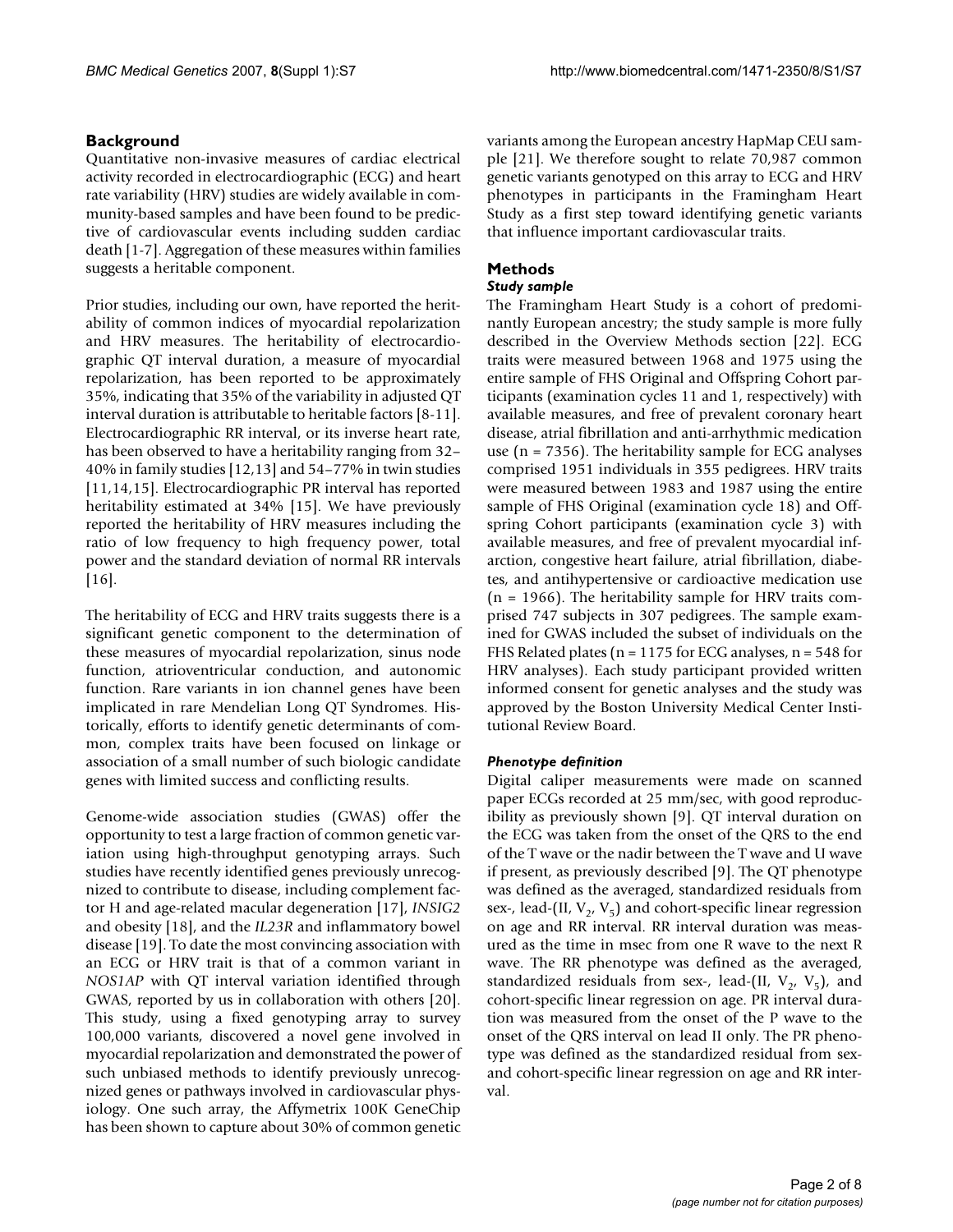Heart rate variability measures were extracted from two hour ambulatory ECG recordings as previously described [16,23]. We excluded recordings with nonsinus rhythm, >10% premature beats, <1 hour recording time, or processed time <50% recording time. Fast Fourier transform analysis was performed on 100-second blocks of RR interval data from 32 Hz recordings (Cardiodata Corp) sampled at 180 samples/second (Mortara Instrument Co). Power density spectra were averaged across all 100-second blocks. HRV phenotypes include two frequency domain measures, ratio of low frequency to high frequency power (LF/HF) and total power (TP) and one time domain measure: standard deviation of normal RR intervals (SDNN). The phenotype studied was the standardized, log-transformed residuals from sex and cohort-specific linear regression of HRV trait on age, heart rate, systolic and diastolic blood pressures, coffee intake and alcohol intake [23].

# *Genotyping and annotation*

Affymetrix 100K SNP genotyping is described in the Overview Methods section [22]. Genotype annotation using dbSNP and UCSC Genome Browser [24,25] are described in the Overview Methods section [22].

### *Statistical analysis*

The general statistical methods for linkage and GWA analyses are described in the Overview Methods section [22]. Heritability was estimated using the variance components methods implemented in SOLAR [26]. The primary analysis of SNP associations with the 6 ECG and HRV phenotypes involved use of linear regression of minor allele copy number (additive genetic model) on phenotype using generalized estimating equations (GEE) to account for relatedness among individuals as described in the Overview [22]. Secondary analyses involved family-based association testing using FBAT [27] and linkage using SOLAR [25] after exact identity-by-descent estimation using Merlin [28] on a subset of 11,200 SNPs and STRs. Affymetrix 100K GeneChip SNPs tested for association with phenotypes included the 70,987 autosomal SNPs with minor allele frequency  $\geq 10\%$ , call rate  $\geq 80\%$  and Hardy-Weinberg equilibrium p-value  $\geq 0.001$ . For all results, nominal p-values are shown, unadjusted for multiple tests. For positive control analyses of rs10494366, we accessed HapMap CEU genotypes at the *NOS1AP* locus December 11, 2005 [\(http://www.hapmap.org]((http://www.hapmap.org)). Correlation (r2) among HapMap CEU SNPs was determined using HaploView 4.0 beta 11 ([http://www.broad.mit.edu/](http://www.broad.mit.edu/mpg/haploview)) [mpg/haploview\)](http://www.broad.mit.edu/mpg/haploview)).

# **Results**

Clinical characteristics of the FHS sample of 1345 subjects are presented in the Overview [22]. Table 1 displays the variables that were studied in our analyses of ECG and

HRV traits. Further information on these traits can be found at [http://www.ncbi.nlm.nih.gov/projects/gap/cgi](http://www.ncbi.nlm.nih.gov/projects/gap/cgi-bin/study.cgi?id=phs000007)[bin/study.cgi?id=phs000007](http://www.ncbi.nlm.nih.gov/projects/gap/cgi-bin/study.cgi?id=phs000007).

### *ECG and HRV measures are heritable traits*

We have previously shown in the Framingham Heart Study that electrocardiographic QT interval duration, adjusted for RR interval, age, and sex has substantial heritability. In the current study, including a subset from the original report, heritability was estimated at 0.39 (Table 1) [9]. We have also previously shown that HRV phenotypes show familial aggregation [16]; in the current report, after adjustment for covariates, heritability estimates were 0.36 (LF/HF), 0.41 (TP), and 0.32 (SDNN) (Table 1). For the electrocardiographic RR interval (inverse heart rate), adjusted for age and sex, in the related sample of FHS original and offspring participants, we observed a heritability of 0.29. For the electrocardiographic PR interval, adjusted for age, sex and RR interval, we observed a heritability of 0.34.

#### *Association tests approximate the null distribution*

After filtering all autosomal SNPs on call rate  $\geq 80\%$ , minor allele frequency  $\geq 0.10$  and Hardy-Weinberg pvalue  $\geq$  0.001, we observed a distribution of the 70,987 pvalues that approximated a null distribution. The proportions of  $p < 0.0001$  or  $p < 0.001$  averaged across all six ECG and HRV phenotypes were 0.00018 and 0.0016, respectively (Table 2). The proportion of tests with a  $p \ge 0.10$  was 0.89. The p-value distributions were stable across increasingly stringent call rate thresholds and showed only a minor trend toward fewer excess p-values with increasing minor allele frequency (data not shown).

#### *Genome-wide association results*

Results can be found at [http://www.ncbi.nlm.nih.gov/](http://www.ncbi.nlm.nih.gov/projects/gap/cgi-bin/study.cgi?id=phs000007) [projects/gap/cgi-bin/study.cgi?id=phs000007](http://www.ncbi.nlm.nih.gov/projects/gap/cgi-bin/study.cgi?id=phs000007). From the primary GEE analyses, the strongest associations for the QT, RR and PR phenotypes were for SNPs rs10507380 (p  $= 8.4 \times 10^{-6}$ , rs2179896 (p = 1.7  $\times$  10<sup>-5</sup>), and rs882300 (p  $= 3.2 \times 10^{-7}$ , respectively (Table 3). From the primary GEE analyses, the strongest associations for LF/HF, TP, SDNN were for SNPs rs1395479 ( $p = 6.9 \times 10^{-6}$ ), rs9315385 ( $p = 7.7 \times 10^{-6}$ ), and rs2966762 ( $p = 2.0 \times 10^{-6}$ ) 10-5), respectively (Table 3). SNP associations by GEE analysis with nominal  $p < 10^{-3}$  were found for 117 (QT), 105 (RR), 111 (PR), 102 (LFHFP), 121 (TP), and 102 SNPs (SDNN).

### *Positive controls in* **NOS1AP** *support the promise of GWAS in this sample*

We have previously reported the association of a common variant rs10494366 (MAF 38%) in the *NOS1AP* gene with adjusted QT interval variation in 3 independent cohorts, including an unrelated set of Framingham Heart Study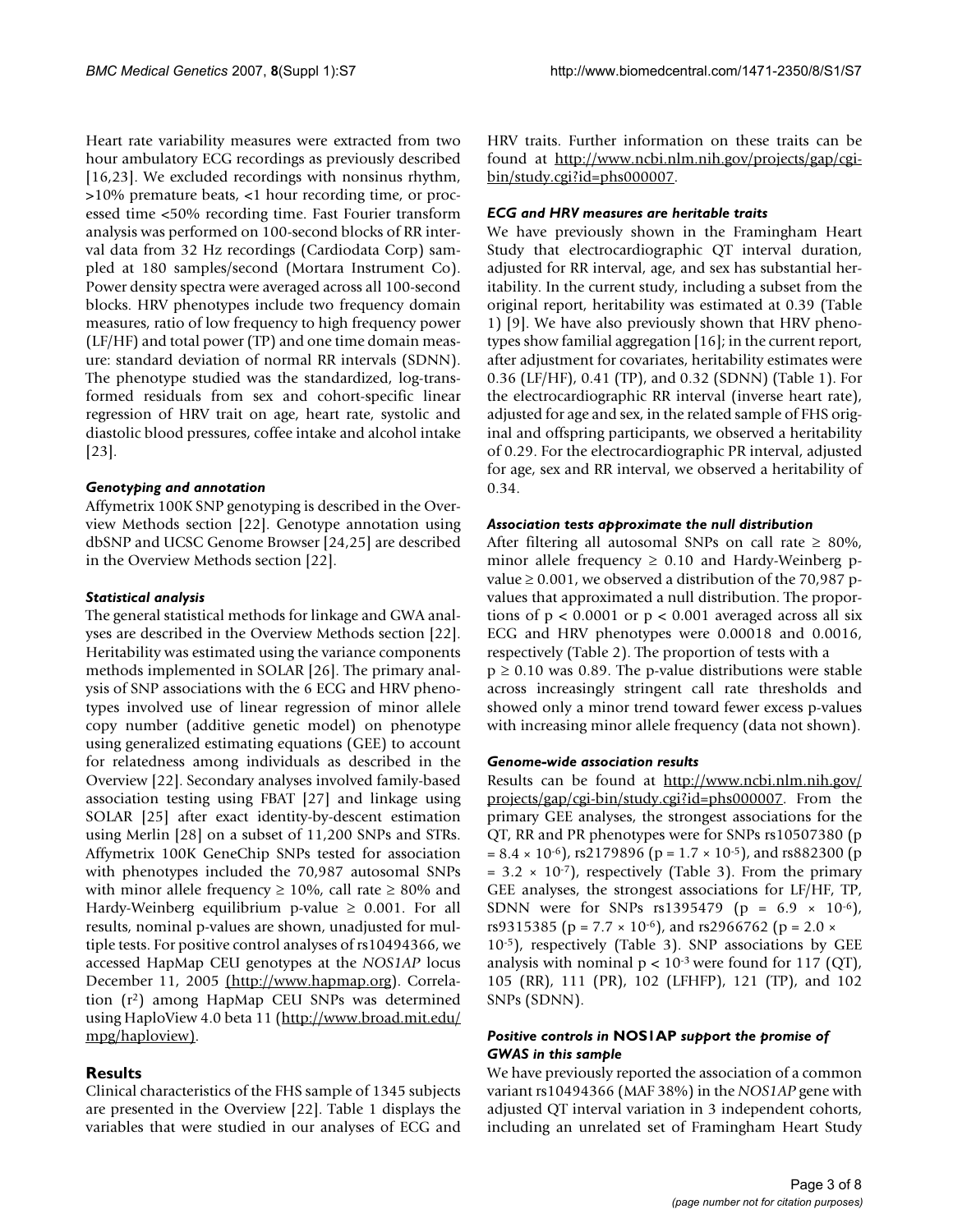| Phenotype                                        | Acronym               | <b>Heritability sample</b> | Original Exam | <b>Offspring Exam</b> | Adjustment*                                           | Heritability <sup>†</sup> (SE) |
|--------------------------------------------------|-----------------------|----------------------------|---------------|-----------------------|-------------------------------------------------------|--------------------------------|
| Electrocardiographic phenotypes                  |                       |                            |               |                       |                                                       |                                |
| QT sex-pooled                                    | <b>OTPOOL</b>         | 1951                       | п             |                       | Age, RR, sex, cohort                                  | $0.39(0.04)$ <sup>†</sup>      |
| QT men only                                      | OTMEN <sup>**</sup>   | 900                        |               |                       | Age, RR, cohort                                       | 0.43(0.08)                     |
| QT women only                                    | OTWOMEN <sup>**</sup> | 1051                       | п             |                       | Age, RR, cohort                                       | 0.46(0.04)                     |
| RR sex-pooled                                    | <b>RRPOOL</b>         | 1951                       | п             |                       | Age, sex, cohort                                      | 0.29(0.04)                     |
| RR men only                                      | <b>RRMEN**</b>        | 900                        | п             |                       | Age, cohort                                           | 0.28(0.08)                     |
| RR women only                                    | RRWOMEN <sup>**</sup> | 1051                       | п             |                       | Age, cohort                                           | 0.31(0.07)                     |
| PR sex-pooled                                    | PRAdjRRPOOL           | 1950                       |               |                       | Age, RR, sex, cohort                                  | 0.34(0.04)                     |
| Heart rate variability phenotypes                |                       |                            |               |                       |                                                       |                                |
| SDNN sex-pooled                                  | <b>SDNNHRV</b>        | 747                        | 18            | 3                     | Age, heart rate, SBP, DBP,<br>coffee & alcohol intake | $0.32(0.09)$ <sup>†</sup>      |
| Total power sex-pooled                           | <b>TOTPWRHRV</b>      | 747                        | 18            | 3                     | Age, heart rate, SBP, DBP,<br>coffee & alcohol intake | $0.41(0.10)^{\dagger}$         |
| Low frequency/high frequency<br>power sex-pooled | LFHFHRV               | 747                        | 18            | 3                     | Age, heart rate, SBP, DBP,<br>coffee & alcohol intake | $0.36(0.10)^{\dagger}$         |

| Table 1: Heritability of electrocardiographic and heart rate variability phenotypes examined in the Framingham 100K project |  |  |  |  |
|-----------------------------------------------------------------------------------------------------------------------------|--|--|--|--|
|-----------------------------------------------------------------------------------------------------------------------------|--|--|--|--|

All phenotypes for ECG and HRV traits are shown (including pre-specified secondary traits not examined for this report), including covariates adjusted for in linear regression<br>models. Heritability estimates were generated

are publicly available at <u>http://www.ncbi.nlm.nih.gov/projects/gap/cgi-bin/study.cgi?id=phs000007</u>.<br>\*Separate regression models were created by cohort and sex for ECG and HRV measures. †All heritability estimates <0.001.

\*\*Prespecified secondary results in GWAS pipeline but not analyzed in this report (available at<http://www.ncbi.nlm.nih.gov/projects/gap/cgi-bin/study.cgi?id=phs000007>). QT and HRV heritability estimates are consistent with previous reports in largely overlapping sample [9,16].

participants (on the Unrelated Plates), as part of a threestage genome-wide association study [20]. In the current report, we have now validated the association of rs10494366, genotyped on the Affymetrix 100K Gene-Chip array, with QT interval duration in the Related Plate set examined (nominal 2-sided  $p = 0.0009$ , rank in 100K analysis #102, call rate 91%). Moreover, among the 117 SNPs on the array associated with QT with p < 0.001 there were three additional associated SNPs that were in or near *NOS1AP*, *all partially correlated* with rs10494366: rs6683968 (p = 0.0001, MAF 32%, 100K rank #10,  $r^2$  = 0.05 to rs10494366 in HapMap CEU, call rate 93%), rs945713 (p = 0.0002,  $r^2$  = 0.35, MAF 42%, rank #23, call rate 99%) and rs1932933 (p = 0.0004,  $r^2$  = 0.63, MAF 39%, rank #42, call rate 99%). For illustrative purposes, we further considered a two-staged design in which one genotyped all SNPs associated with the QT phenotype with  $p < 0.001$  (n = 117) found in the Related Plate set 100K analysis in an additional approximately 1500 independent Framingham offspring cohort participants on the unrelated plate set (the reverse of the order in which this SNP was actually genotyped). In such a design the p-value for SNP rs10494366 of 0.0009 would rise to a combined p-value of  $8.9 \times 10^{-6}$  on joint analysis of the two samples.

#### *Suggestive linkage results*

We observed suggestive evidence of linkage to the following phenotypes with LOD scores exceeding 2.2: LOD 2.50 on chromosome 3 (8.72 Mb) for QT interval, which has previously been reported for a largely overlapping sample using microsatellite markers [9]; 2.52 on chromosome 17 (74.21 Mb) for QT interval; 2.98 on chromosome 4 (124.75 Mb) for PR interval; 2.39 on chromosome 15 (75.51 Mb) for LF/HF, and 2.19 on chromosome 11 (4.40 Mb) for TP (Table 4).

#### *Candidate genes and QT, RR interval traits*

Because use of a genome-wide p-value threshold may be overly conservative for candidate genes directly implicated in cardiovascular physiology, we conducted a sec-

| Table 2: Proportion of association results at different p-value thresholds |  |  |  |  |
|----------------------------------------------------------------------------|--|--|--|--|
|----------------------------------------------------------------------------|--|--|--|--|

|                       | от               | <b>RR</b>        | PR               | <b>LF/HF</b>     | <b>Tot Power</b> | <b>SDNN</b>      | Average          |
|-----------------------|------------------|------------------|------------------|------------------|------------------|------------------|------------------|
| p < 0.0001            | 0.000127         | 0.000197         | 0.000169         | 0.000281         | 0.000197         | 0.000112         | 0.000180         |
| p < 0.001<br>p > 0.10 | 0.00165<br>0.891 | 0.00149<br>0.886 | 0.00156<br>0.882 | 0.00143<br>0.895 | 0.00172<br>0.895 | 0.00145<br>0.893 | 0.00155<br>0.890 |

Shown are the proportion of p-values for single SNP association tests using GEE which are more extreme than 0.0001, 0.001 and less extreme than 0.10 for the six electrocardiographic and heart rate variability traits, after excluding SNPs with call rate <80%, minor allele frequency <10%, Hardy-Weinberg equilibrium p-value < 0.001. The proportions observed closely approximate the proportions expected for a null distribution – 0.0001, 0.001 and 0.90.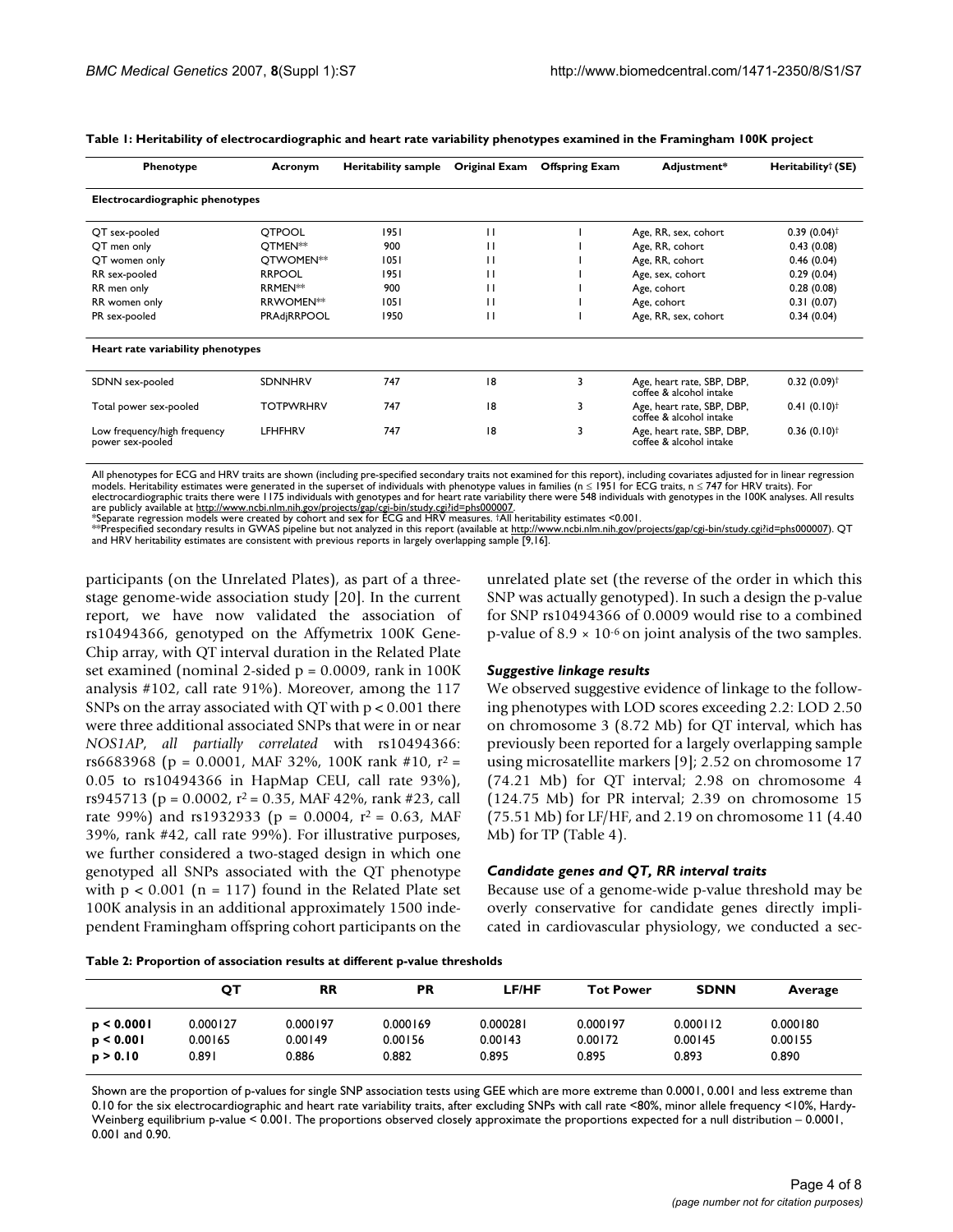### **Table 3: Top GEE association results for electrocardiographic phenotypes**

| Trait       | <b>SNP</b> rank         | rs ID                  | Chromosome     | <b>Physical Position</b> | <b>GEE p-value</b>   | <b>FBAT p-value</b>           | Gene region (within 60 kb) |
|-------------|-------------------------|------------------------|----------------|--------------------------|----------------------|-------------------------------|----------------------------|
|             |                         | Top 8 QT interval SNPs |                |                          |                      |                               |                            |
| QT          | L                       | rs10507380             | 13             | 26777526                 | $8.4 \times 10^{-6}$ | 0.665                         | RPL2 I                     |
| QT          | $\mathbf{2}$            | rs2726920              | П              | 108252434                | $4.2 \times 10^{-5}$ | 0.865                         | DDX10                      |
| QT          | 3                       | rs763552               | 8              | 31564949                 | $4.7 \times 10^{-5}$ | 0.033                         | <b>NRGI</b>                |
| QT          | 4                       | rs366307               | 5              | 150527337                | $4.9 \times 10^{-5}$ | 0.104                         | ANXA6                      |
| QT          | 5                       | rs3858646              | 12             | 114038413                | $7.7 \times 10^{-5}$ | $1.3 \times 10^{-4}$          |                            |
| QT          | 6                       | rs1558139              | 9              | 15858564                 | $8.2 \times 10^{-5}$ | $6.0 \times 10^{-5}$          | CYP4F2                     |
| QT          | 7                       | rs1695508              | 7              | 28739796                 | $8.5 \times 10^{-5}$ | 0.002                         |                            |
| QT          | 8                       | rs10495588             | $\overline{2}$ | 12153871                 | $8.7 \times 10^{-5}$ | 0.001                         |                            |
|             |                         | Top 8 RR interval SNPs |                |                          |                      |                               |                            |
| <b>RR</b>   | T                       | rs2179896              | 4              | 53945264                 | $1.7 \times 10^{-5}$ | 0.032                         |                            |
|             |                         |                        | 15             |                          |                      |                               |                            |
| <b>RR</b>   | $\mathbf 2$             | rs10518674             |                | 50105438                 | $1.9 \times 10^{-5}$ | 0.033                         | MAPK6                      |
| RR          | 3                       | rs321967               | $\overline{7}$ | 77959200                 | $2.6 \times 10^{-5}$ | 0.018                         | MAGI2                      |
| <b>RR</b>   | 4                       | rs4319121              | 8              | 53668308                 | $3.6 \times 10^{-5}$ | 0.571                         |                            |
| <b>RR</b>   | 5                       | rs844429               | 10             | 80016392                 | $4.5 \times 10^{-5}$ | 0.032                         |                            |
| <b>RR</b>   | 6                       | rs4345013              | 22             | 25706391                 | $4.9 \times 10^{-5}$ | 0.227                         |                            |
| <b>RR</b>   | 7                       | rs2643191              | 3              | 165861395                | $5.2 \times 10^{-5}$ | $2.5 \times 10^{-4}$          |                            |
| <b>RR</b>   | 8                       | rs2932529              | $\mathbf{I}$   | 112905406                | $5.7 \times 10^{-5}$ | 0.232                         | CAPZA I                    |
|             |                         | Top 8 PR interval SNPs |                |                          |                      |                               |                            |
| <b>PR</b>   | T                       | rs882300               | $\mathbf{2}$   | 136809987                | $3.2 \times 10^{-7}$ | 0.133                         |                            |
| <b>PR</b>   | $\boldsymbol{2}$        | rs10518795             | 15             | 53131579                 | $1.1 \times 10^{-5}$ | 0.062                         |                            |
| <b>PR</b>   | 3                       | rs7201988              | 16             | 9516007                  | $3.0 \times 10^{-5}$ | 0.001                         |                            |
| <b>PR</b>   | 4                       | rs2096767              | П              | 102296609                | $3.1 \times 10^{-5}$ | 0.031                         | MMP13                      |
| <b>PR</b>   | 5                       | rs2831936              | 21             |                          | $3.1 \times 10^{-5}$ | 0.011                         |                            |
|             |                         |                        |                | 28922444                 |                      |                               |                            |
| <b>PR</b>   | 6                       | rs10516736             | 4              | 82325666                 | $5.1 \times 10^{-5}$ | 0.014                         | BMP3                       |
| <b>PR</b>   | 7                       | rs4488182              | П              | 41032137                 | $5.4 \times 10^{-5}$ | 0.008                         |                            |
| <b>PR</b>   | 8                       | rs10489798             | $\mathbf{I}$   | 96957067                 | $6.2 \times 10^{-5}$ | 0.086                         | PTBP2                      |
|             |                         | Top 8 LF/HF SNPs       |                |                          |                      |                               |                            |
| LF/HF       | T                       | rs1395479              | 4              | 178693340                | $6.9 \times 10^{-6}$ | 0.034                         | NEIL3                      |
| LF/HF       | $\boldsymbol{2}$        | rs2215456              | 12             | 40596176                 | $1.3 \times 10^{-5}$ | 0.002                         |                            |
| LF/HF       | 3                       | rs1336938              | 13             | 88369006                 | $1.6 \times 10^{-5}$ | 0.003                         |                            |
| LF/HF       | 4                       | rs796184               | 13             | 88515431                 | $1.9 \times 10^{-5}$ | 0.003                         |                            |
| LF/HF       | 5                       | rs4669749              | $\mathbf{2}$   | 11643262                 | $2.0 \times 10^{-5}$ | 0.113                         | <b>GREBI</b>               |
| LF/HF       | 6                       | rs1871841              | 8              | 13674417                 | $2.1 \times 10^{-5}$ | 0.015                         |                            |
| LF/HF       | 7                       | rs721691               | 7              | 128485610                | $3.0 \times 10^{-5}$ | 0.026                         |                            |
| LF/HF       | 8                       | rs10509700             | 10             | 97884521                 | $4.2 \times 10^{-5}$ | 0.864                         |                            |
|             |                         |                        |                |                          |                      |                               |                            |
|             |                         | Top 8 Total Power SNPs |                |                          |                      |                               |                            |
| TP          | L                       | rs9315385              | 13             | 35561302                 | $7.7 \times 10^{-6}$ | 0.031                         | <b>DCAMKLI</b>             |
| TP          | $\boldsymbol{2}$        | rs2276886              | 4              | 77285607                 | $1.5 \times 10^{-5}$ | 0.004                         | CXCL9                      |
| TP          | 3                       | rs726698               | $\mathbf{2}$   | 35366992                 | $2.2 \times 10^{-5}$ | 0.001                         |                            |
| TP          | 4                       | rs1330948              | 13             | 106192232                | $2.4 \times 10^{-5}$ | 0.016                         |                            |
| TP          | 5                       | rs2283064              | 7              | 125719004                | $3.0 \times 10^{-5}$ | 0.042                         | GRM8                       |
| TP          | 6                       | rs10515199             | 5              | 74135390                 | $3.8 \times 10^{-5}$ | 0.113                         |                            |
| TP          | 7                       | rs1407709              | T              | 184794336                | $4.0 \times 10^{-5}$ | 0.042                         |                            |
| TP          | 8                       | rs1723482              | $\mathbf{2}$   | 47318190                 | $5.5 \times 10^{-5}$ | 0.040                         |                            |
|             |                         | Top 8 SDNN SNPs        |                |                          |                      |                               |                            |
|             |                         |                        |                |                          |                      |                               |                            |
| SDNN        | $\mathbf{I}$            | rs2966762              | 5              | 109411118                | $2.0 \times 10^{-5}$ | 0.024                         |                            |
| SDNN        | $\overline{\mathbf{c}}$ | rs286751               | 5              | 107430837                | $2.1 \times 10^{-5}$ | 4.1 $\times$ 10 <sup>-5</sup> | FBXL17                     |
| SDNN        | 3                       | rs1013621              | 8              | 52963944                 | $4.0 \times 10^{-5}$ | 0.018                         |                            |
| SDNN        | 4                       | rs1378506              | 5              | 109419129                | $4.5 \times 10^{-5}$ | 0.110                         |                            |
| SDNN        | 5                       | rs1866559              | $\mathbf{2}$   | 27247237                 | $5.3 \times 10^{-5}$ | 0.405                         | <b>CGREF1</b>              |
| SDNN        | 6                       | rs2049161              | 18             | 4117583                  | $5.9 \times 10^{-5}$ | 0.036                         |                            |
| <b>SDNN</b> | 7                       | rs9297393              | 8              | 108356753                | $6.4 \times 10^{-5}$ | 0.587                         | <b>ANGPT1</b>              |
| SDNN        | 8                       | rs7012655              | 8              | 52740967                 | $8.4 \times 10^{-5}$ | 0.007                         |                            |
|             |                         |                        |                |                          |                      |                               |                            |

The top 8 association results for ECG phenotypes QT, RR and PR interval and for HRV phenotypes low frequency to high frequency power (LF/HF), total power (TP) and<br>standard deviation of normal RR intervals (SDNN) are shown 60 kb of a SNP are shown.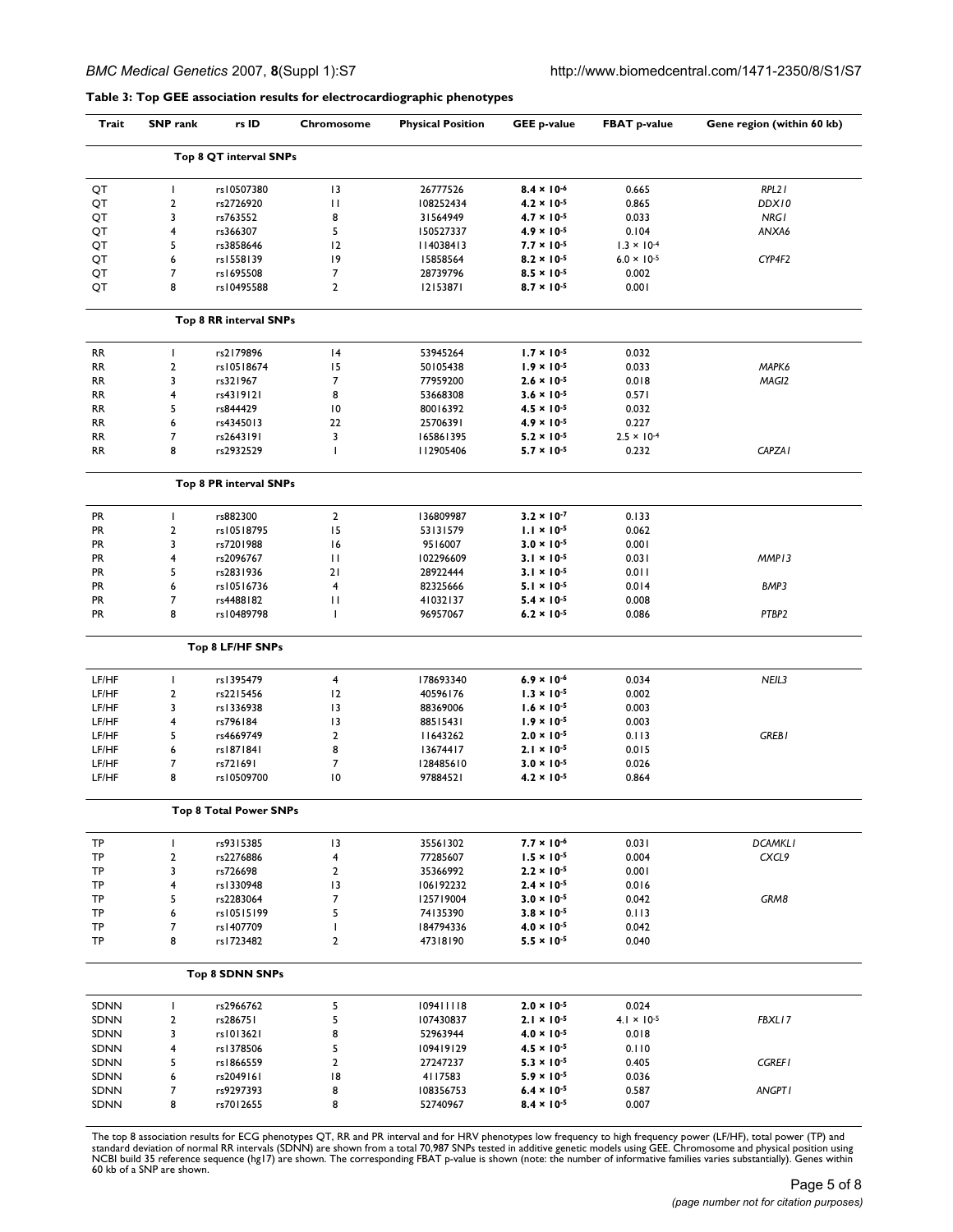| phenotype  | maximum LOD | <b>SNP</b> | chromosome | position (Mb) | <b>1.5 LOD CI</b> |
|------------|-------------|------------|------------|---------------|-------------------|
| <b>ECG</b> |             |            |            |               |                   |
| <b>PR</b>  | 2.98        | rs1011725  | 4          | 124.75        | $113.07 - 138.58$ |
| QT         | 2.52        | rs10512617 | 17         | 74.21         | $66.43 - 76.22$   |
| QT         | 2.50        | rs164462   | 3          | 8.72          | $5.49 - 13.81$    |
| <b>HRV</b> |             |            |            |               |                   |
| LF/HF      | 2.39        | rs10519165 | 15         | 75.51         | $67.57 - 79.33$   |
| TP         | 2.19        | rs10500600 | П          | 4.40          | $0.80 - 11.77$    |

Shown are the linkage results exceeding a maximum multipoint LOD score of 2.0 for electrocardiographic QT, RR and PR intervals and the ratio of low frequency to high frequency power, total power and the standard deviation of normal RR intervals. The SNP at the maximum LOD score is shown as well as the confidence interval spanning the 1.5 LOD drop from the maximum.

Mb = megabase; CI = confidence interval; ECG = electrocardiogram; PR = PR interval adjusted for age, sex, RR interval; QT = QT interval adjusted for age, sex, RR interval; HRV = heart rate variability; LF/HF = ratio of low frequency to high frequency power; TP = total power.

ondary analysis of SNPs within 60 kb of candidate genes for ECG and HRV traits. Among 88 SNPs (MAF  $\geq$  0.10, call rate  $\geq$  0.8, HWE p-value  $\geq$  0.001) in 9 genes implicated in congenital Long QT Syndromes or QT interval duration, only SNPs in *NOS1AP* had p < 0.05 for association with QT interval duration (Table 5). Among 35 SNPs in 8 adrenergic receptor genes, SNPs with nominal  $p < 0.05$ included two for RR interval, one for PR interval, none for LF/HF power, two for total power and 7 for SDNN (Table 5).

#### **Discussion**

We confirmed the heritability of electrocardiographic RR interval (inverse heart rate) and PR interval and reproduced our previously demonstrated findings that QT interval and HRV traits are heritable in our communitybased European ancestry sample [9,16]. We have tested 70,987 common genetic variants (MAF  $\geq$  10%) for association with six heritable electrocardiographic and heart rate variability phenotypes, which have been shown to be associated with adverse cardiovascular outcomes, including sudden cardiac death. No result attained a genomewide significance threshold, such as  $p < 1 \times 10^{-7}$  required for Bonferroni correction for six traits and 70,987 SNPs. The failure to achieve a genome-wide p-value threshold reflects the massive penalty incurred by testing so many hypotheses and the limited power to achieve such a pvalue given the modest effects of common variants that contribute to complex traits. However, the presence among the test results with nominal  $p < 0.001$  for association with QT interval duration of common variants at the *NOS1AP* locus, a recently identified and multiply replicated myocardial repolarization gene [20], supports the presence of some true positive results among the mostly false positive findings.

Strengths of our study include the moderate-sized, wellcharacterized community-based sample, without ascertainment on phenotype, and the precision of the ECG and HRV measurements as supported by their substantial heritability. Some limitations pertain. Our study had limited power to detect modest genetic effects in a single stage. The Affymetrix 100K GeneChip, a first generation genotyping array, has patchy coverage of common genetic variation, leaving many regions untested. Our sample is almost exclusively of European ancestry, potentially limiting extension to other populations with different linkage disequilibrium patterns or environmental exposures.

#### **Conclusion**

Staged GWAS designs in which a modest number of results from GWAS in the first stage are tested in a second independent sample and the combined statistical evidence considered, are powerful and efficient approaches to identify common variants associated with complex traits [29,30]. Such approaches may be warranted for follow up of findings from this study. Through such approaches we hope to find additional genetic factors that could improve our understanding of human biology, serve as targets for novel therapeutics or contribute to improved identification of individuals at high risk for cardiovascular events. Our report and the web posting of all results from 70,987 SNPs tested for association with ECG and HRV phenotypes in the Framingham Heart Study represents a first step in this endeavor.

#### **Abbreviations**

ECG = electrocardiogram; FBAT = family-based association test; GEE = generalized estimating equations; GWAS = genome wide association study; HRV = heart rate variability;  $LF/HF = ratio of low frequency to high frequency$ power; LOD = log-likelihood ratio; SNP = single nucleotide polymorphism; TP = total power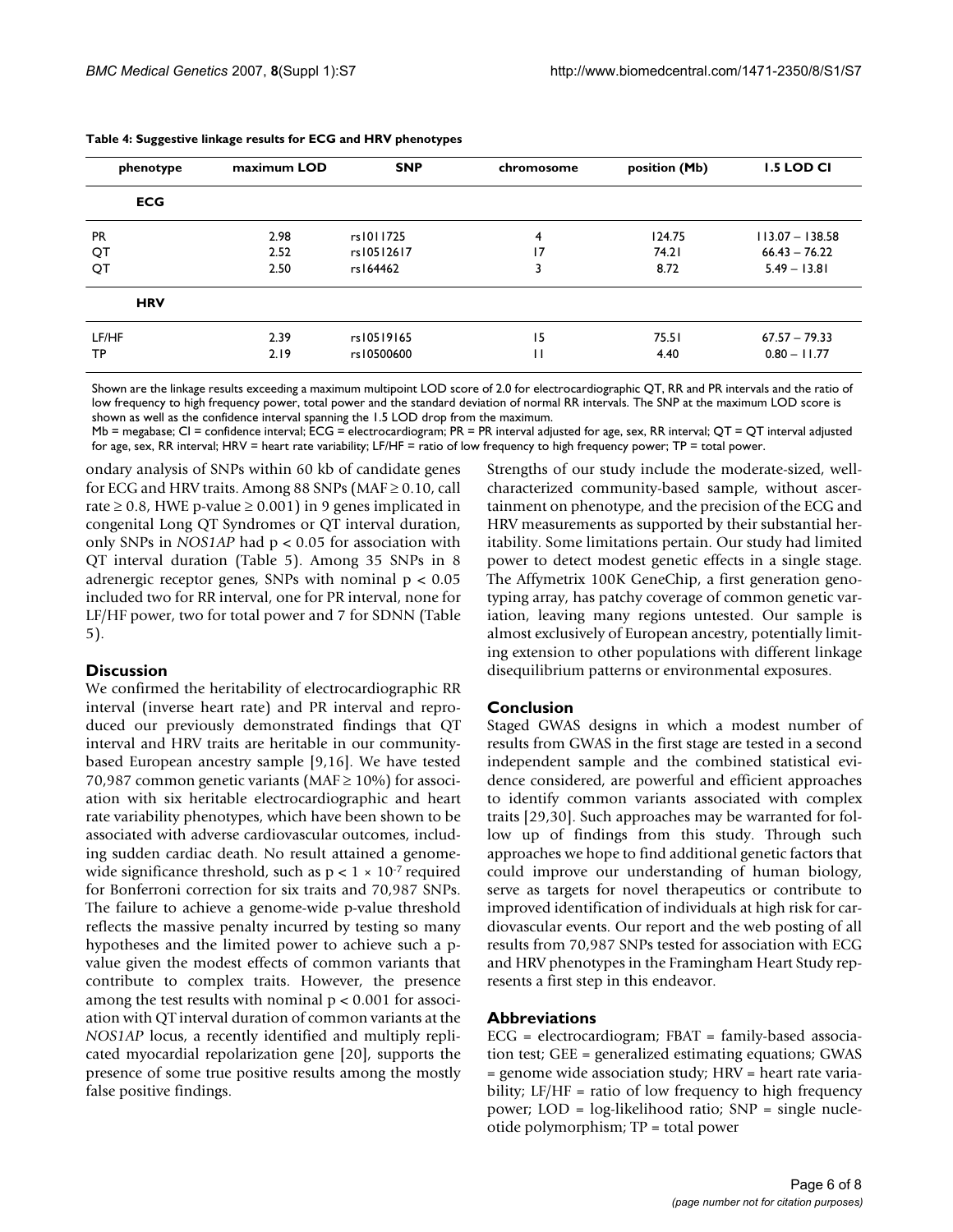| <b>Candidate Gene</b> | <b>SNP</b> | Chrom | <b>Physical position</b> | Minor allele frequency | Phenotype   | <b>GEE P-value</b>   |
|-----------------------|------------|-------|--------------------------|------------------------|-------------|----------------------|
| QT interval           |            |       |                          |                        |             |                      |
| <b>NOSIAP</b>         | rs10494365 | I     | 158815647                | 0.11                   | QT          | 0.01                 |
| <b>NOSIAP</b>         | rs10494366 |       | 158817343                | 0.39                   | QT          | $9.0 \times 10^{-4}$ |
| <b>NOSIAP</b>         | rs6683968  |       | 158923070                | 0.32                   | QT          | $1.0 \times 10^{-4}$ |
| <b>NOSIAP</b>         | rs347311   |       | 159035565                | 0.28                   | QT          | 0.01                 |
| <b>NOSIAP</b>         | rs945713   |       | 158867328                | 0.42                   | QT          | $2.4 \times 10^{-4}$ |
| <b>NOSIAP</b>         | rs1932933  | ı     | 158849704                | 0.39                   | QT          | $4.3 \times 10^{-4}$ |
| <b>RR</b> interval    |            |       |                          |                        |             |                      |
| <b>ADRAIA</b>         | rs10503797 | 8     | 26659190                 | 0.11                   | <b>RR</b>   | 0.04                 |
| ADRB2                 | rs10515621 | 5     | 148226737                | 0.14                   | <b>RR</b>   | 0.04                 |
| <b>PR</b> interval    |            |       |                          |                        |             |                      |
| <b>ADRAIA</b>         | rs520180   | 8     | 26765839                 | 0.25                   | <b>PR</b>   | 0.04                 |
| <b>LF/HF</b> power    |            |       |                          |                        |             |                      |
| <b>NA</b>             |            |       |                          |                        |             |                      |
| <b>Total power</b>    |            |       |                          |                        |             |                      |
| ADRA <sub>IB</sub>    | rs2195926  | 5     | 159255501                | 0.31                   | <b>TP</b>   | 0.01                 |
| ADRB2                 | rs9325124  | 5     | 148229011                | 0.44                   | <b>TP</b>   | 0.03                 |
| <b>SDNN</b>           |            |       |                          |                        |             |                      |
| <b>ADRAIA</b>         | rs10503791 | 8     | 26611431                 | 0.17                   | <b>SDNN</b> | 0.02                 |
| <b>ADRAIB</b>         | rs2195926  | 5     | 159255501                | 0.31                   | <b>SDNN</b> | 0.03                 |
| <b>ADRAIA</b>         | rs10503788 | 8     | 26611063                 | 0.18                   | <b>SDNN</b> | 0.01                 |
| <b>ADRAIA</b>         | rs10503789 | 8     | 26611248                 | 0.18                   | SDNN        | 0.01                 |
| <b>ADRAIA</b>         | rs10503790 | 8     | 26611360                 | 0.18                   | <b>SDNN</b> | 0.01                 |
| <b>ADRAIA</b>         | rs10503794 | 8     | 26612682                 | 0.18                   | SDNN        | 0.01                 |
| <b>ADRAIA</b>         | rs7000280  | 8     | 26611857                 | 0.18                   | SDNN        | 0.01                 |

#### **Table 5: Candidate gene associations with electrocardiographic and heart rate variability traits**

Associations with QT interval of SNPs within 60 kb of candidate genes implicated in congenital Long QT Syndrome or QT duration and with RR and PR interval, low frequency to high frequency power (LF/HF), total power, and the standard deviation of normal RR intervals (SDNN) of SNPs within 60 kb of adrenergic receptor genes at a nominal  $p < 0.05$  are shown.<sup>\*</sup>

\*SNPs with minor allele frequency <10%, call rate <80% or Hardy-Weinberg p-value < 0.001 were excluded. Candidate gene loci tested for association with QT interval duration include 88 SNPs within 60 kb of the following genes: *KCNQ1*, *KCNH2*, *SCN5A*, *ANK2*, *KCNE1*, *KCNE2*, *KCNJ2*, *CACNA1C* and *NOS1AP*. Candidate gene loci tested for association with RR, PR, LF/HF, total power, and SDNN include 35 SNPs within 60 kb of the following genes: *ADRB1*, *ADRB2*, *ADRA1A*, *ADRA1B*, *ADRA1D*, *ADRA2A*, *ADRA2B*, and *ADRA2C*.

## **Competing interests**

The authors declare that they have no competing interests.

#### **Authors' contributions**

Drs. Larson and Newton-Cheh had full access to all of the data in the study and take responsibility for the integrity of the data and the accuracy of the data analysis.

*Study concept and design*: Newton-Cheh, Levy, O'Donnell, Larson; *Acquisition of data*: Levy, O'Donnell, Newton-Cheh; *Analysis and interpretation of data*: Newton-Cheh, Larson, O'Donnell, Levy, Guo; *Drafting of the manuscript*: Newton-Cheh; *Critical revision of the manuscript for important intellectual content*: Larson, Levy, O'Donnell, Wang; *Statistical expertise*: Guo, Larson; *Administrative, technical,*